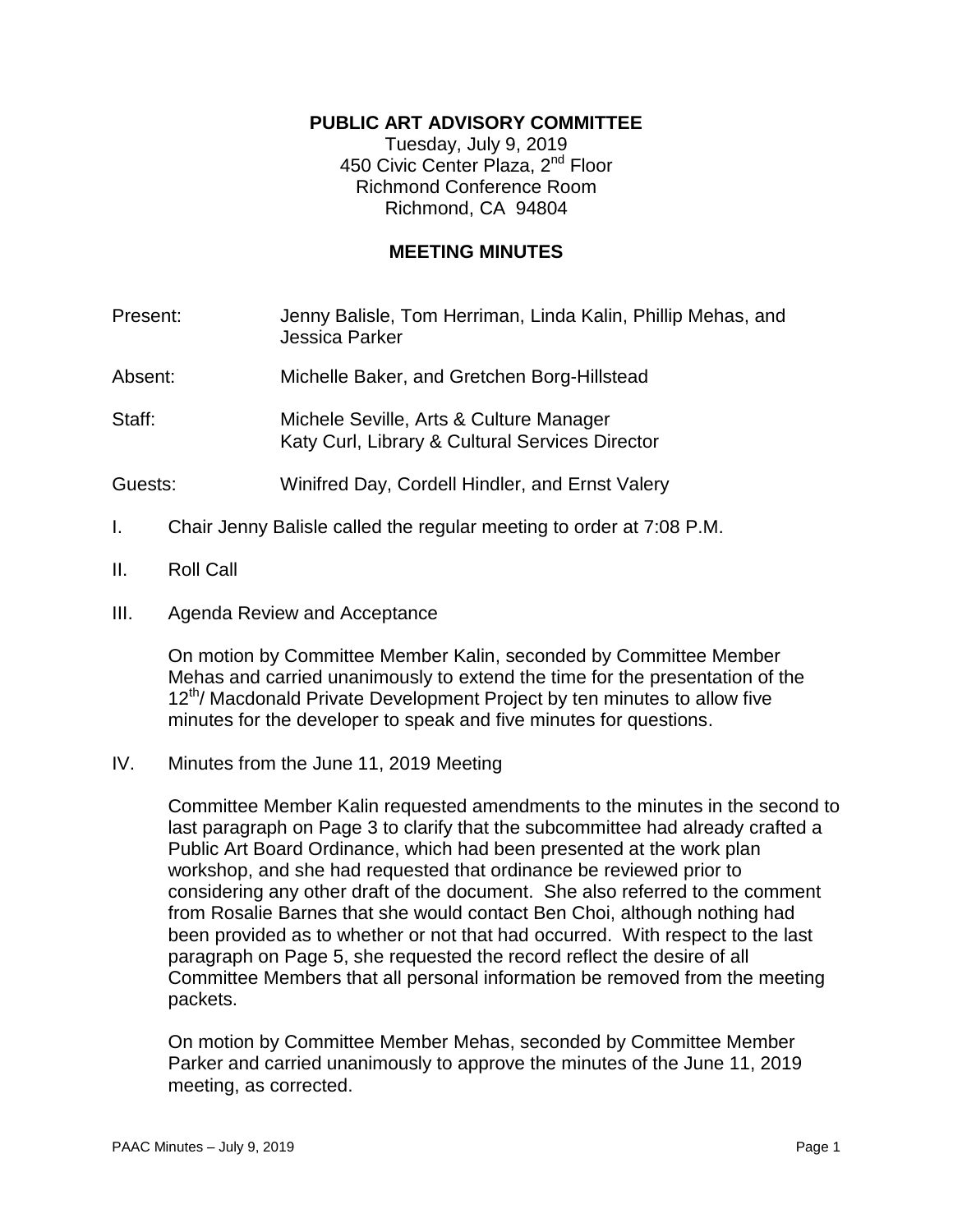## V. Public Comment

WINIFRED DAY also noted with respect to the minutes that the panel list was not accurate, although Ms. Seville explained that while an updated summary of the panel list had not been available at that time, it would be included.

VI. Report on Public Art Selection Panel Meeting of June 26, 2019 for  $12^{th}$ / Macdonald Private Development Project

ERNST VALERY, with SAA/EVI Development, described his planning and real estate development background and his desire to change the development paradigm to create an ecosystem with community connections from the past and into the future. In the pursuit of the Request for Proposal (RFP) for the  $12<sup>th</sup>$ Macdonald private development project, he had involved as many people as possible and had worked with Winifred Day to ensure that the art associated with the project would include local artists and represent the community. He stated the initial proposal was phase one of a multi-phase development and the development would be ongoing for the next 15 to 20 years. Noting the concern with respect to gentrification and displacement, he had worked with the East Bay Center and others in an inclusive approach, and intended to create a development for people of all economic means. He also commented that the development would exceed the one percent for art requirement.

WINIFRED DAY, SAA/EVI Public Art Program Director, described the panel discussion that had occurred on June 26, 2019 when four or five different locations had been considered and when four artists had been selected as finalists for the public art. She identified the cultural diversity of the panel and of the artists considered, presented sample images of the art that had been considered, and reported that a final design had been selected. She described the project as a private project with the Mayor and explained that the artist would produce a monument to the "Dormitory O" tragedy for \$400,000. She clarified that the developer's requirement for the site was to provide a location for the monument with placement, pedestal, and lighting.

Several members of the PAAC expressed concern for the proposal's process that had not followed the protocol that was being established and which could set a precedent for future proposals.

Michele Seville, Arts & Culture Manager, explained how the procedure, which had not followed protocol, had been changed by Ms. Day and Mr. Valery, in agreement with the Mayor's office and the Arts & Culture Manager to create a more level playing field.

Mr. Valery reiterated that they had committed to exceed the one percent requirement and would be working with local artists, and that other parts of the project would produce opportunities for different phases for different levels of artists. He clarified that not all the artists would be from Richmond.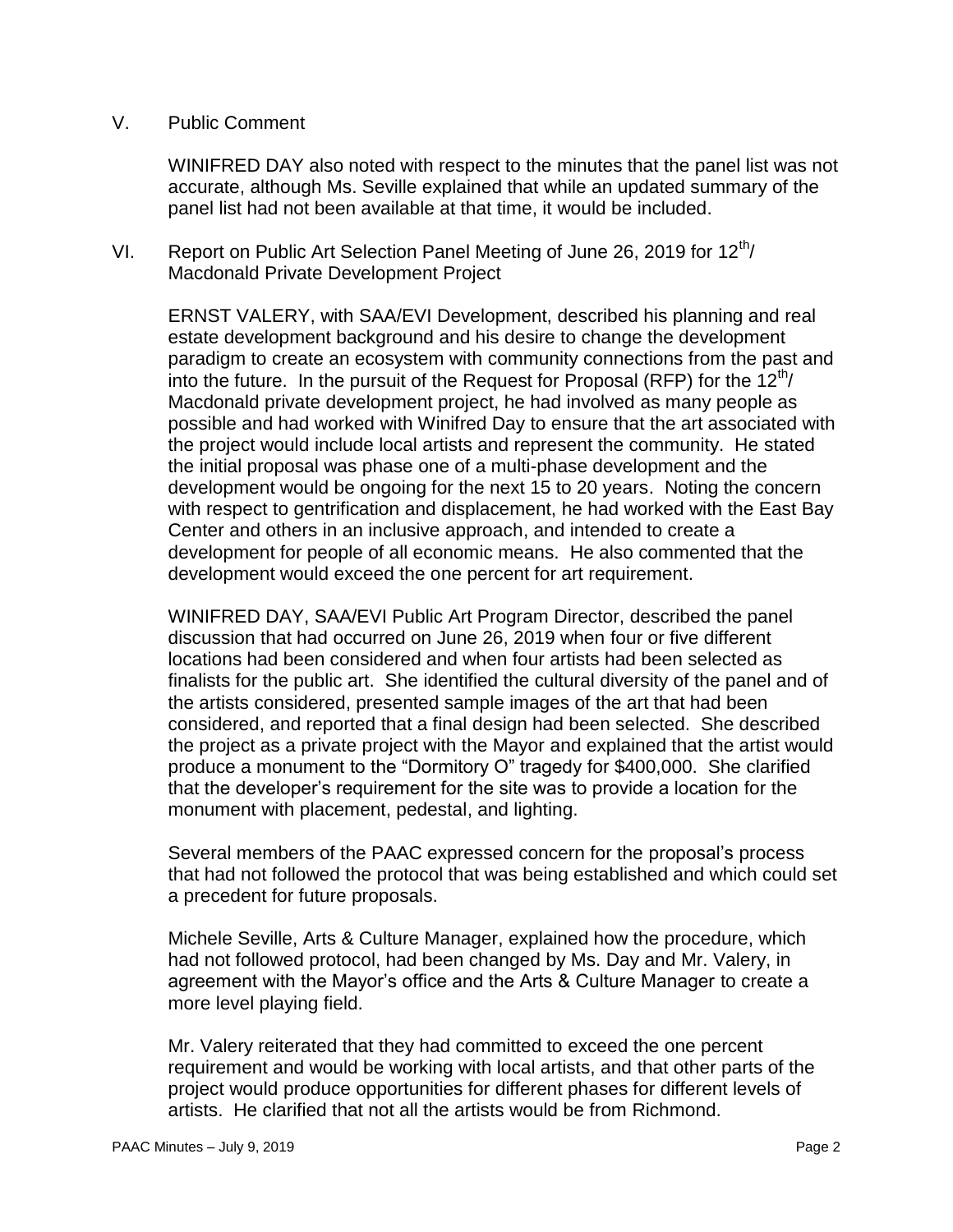Committee Member Kalin expressed disappointment that more topics had not been included, although Ms. Day explained that once the current process had been completed the four artists would work with the developer to expand the concept.

Chair Balisle emphasized the importance of the Artists Roster in the process.

Ms. Day responded to questions, some of which related to funding, and stated it was important for the conversation to continue, and to include the Mayor.

## VII. Report on Meeting with Planning Department on June 20, 2019

Ms. Seville reported on the meeting with the Planning Department that she characterized as very productive, and advised that Joshua Horn had been present from the Richmond Arts & Culture Commission (RACC) since he had multiple interactions with the Planning Department, with the goal of requesting the insertion of updated language into the Planning Department's Multi-Family Residential, Commercial Mixed-Use, Commercial or Industrial Projects application submittal checklist, determine whether there was a need to create an additional Public Art Application Form (Palo Alto's form had been submitted as an example), and discuss an ongoing list of new private development projects and a point person.

Ms. Seville reported that the requested language had been inserted into the Planning Department's application form, and the Planning Department had supported the creation of a Public Art Application Form. She added that after the preparation of the packet an updated list of projects had been submitted. She expected updates to the list on a regular basis.

### VIII. PAAC Officer Election

On motion by Committee Member Kalin, seconded by Committee Member Parker, and carried unanimously to elect *Phillip Mehas* as Chair and *Jenny Balisle* as Vice Chair of the Public Art Advisory Committee (PAAC).

### IX. Final Changes on Work Plan

Chair Balisle reported that she and Rosalie Barnes from the RACC had made changes to the Executive Summary of the Work Plan, which had been reviewed by the RACC and which had offered clarifying suggestions. She and Ms. Barnes would provide additional refinements to the document.

Committee Member Kalin noted that some of her recommended changes had not been included before the RACC had received the document for approval, and Ms. Seville noted that the next RACC meeting would be held on July 23 when an up-to-date iteration of the document could be provided.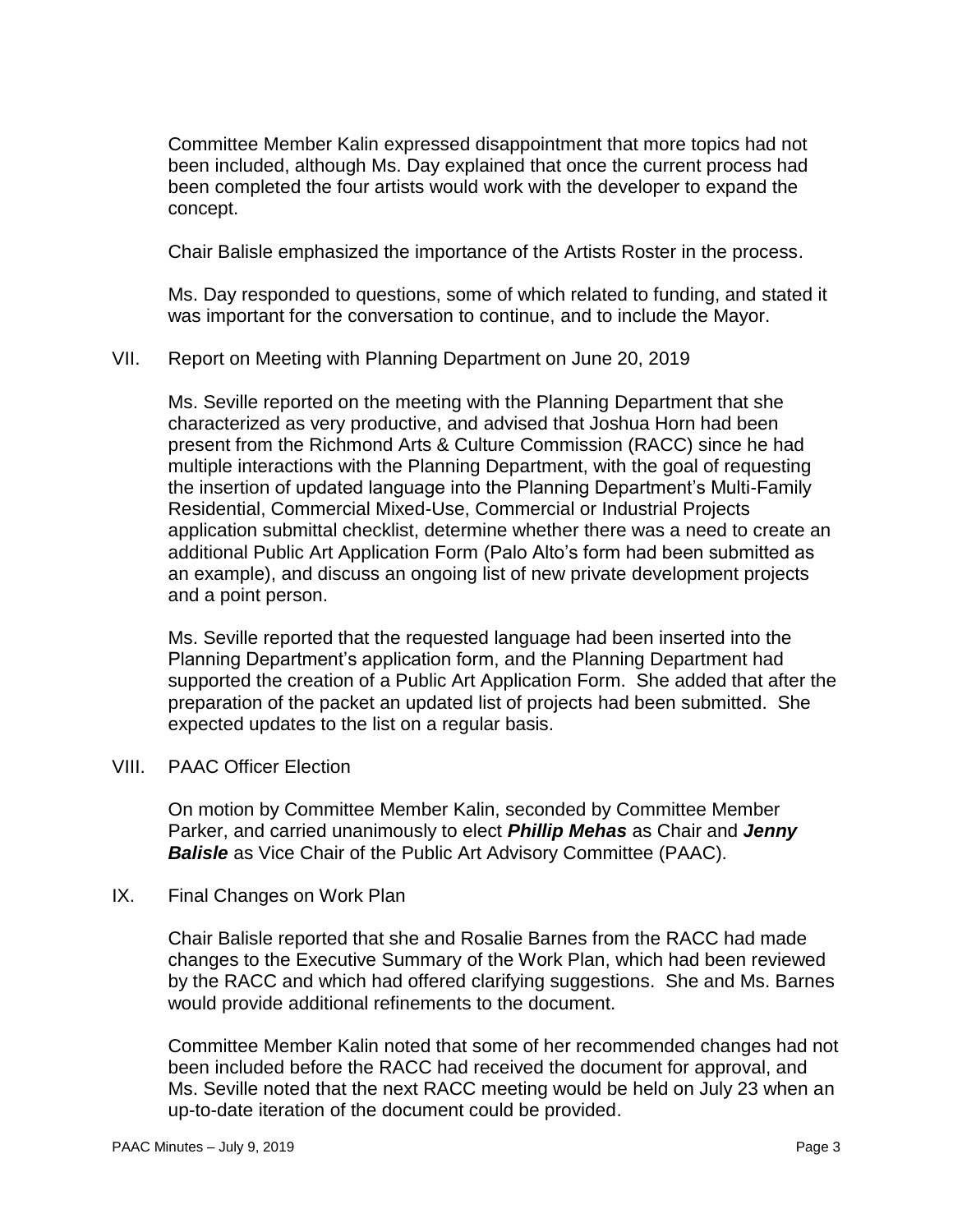Ms. Seville suggested the RACC could finalize the Work Plan at that time and the document could be submitted to the City Manager the last week in July. She noted that the City Manager would be on vacation from August 10 to August 23.

Given the required lead time, Chair Balisle commented that she would make an appointment with the City Manager now and that meeting would likely include Rosalie Barnes and Ms. Seville.

On the review of the document, Committee Member Kalin suggested that Goals 3 and 7 were similar, although the differences were later clarified. She expressed her disappointment with the tone of the document which had been intended to identify the urgent need to solve problems. She also expressed concern with the language in Goal 7 and recommended direct statements. She referred to the incorrect Capital Improvement Program (CIP) percentages in the last paragraph in the Executive Summary, stated that incorrect language continued to be repeated, and requested that the source of that error be corrected.

Chair Balisle also urged the elimination of the term "volunteer management" in the last sentence of No. 7 given that the PAAC, a volunteer committee, had been maxed out.

Ms. Seville recommended that the last paragraph of the Executive Summary be more clear and concise. She commended the PAAC for a job well done.

On the discussion of how and when to proceed, Ms. Seville suggested that Chair Balisle reach out to the City Manager to advise that the RACC/PAAC had formed a subcommittee, had been diligently working on the request for a work plan that was being finalized and was expected to be finished by the end of July, acknowledge his vacation in August, and express a desire to meet with him as soon as possible upon his return.

On motion by Committee Member Kalin, seconded by Committee Member Mehas, and carried unanimously to conditionally approve the updated work plan pending the insertion of feedback from the PAAC at this meeting and submittal to the RACC for approval.

X. Report on Website Update

Committee Member Baker was not present to provide a report on the website.

XI. Report on Existing/Future CIP and Private Development Projects

Ms. Seville referred to the list of private development projects in the meeting packet, reported that the expansion of the RYSE Youth Center had already been presented to the PAAC, and advised that she would contact the other three